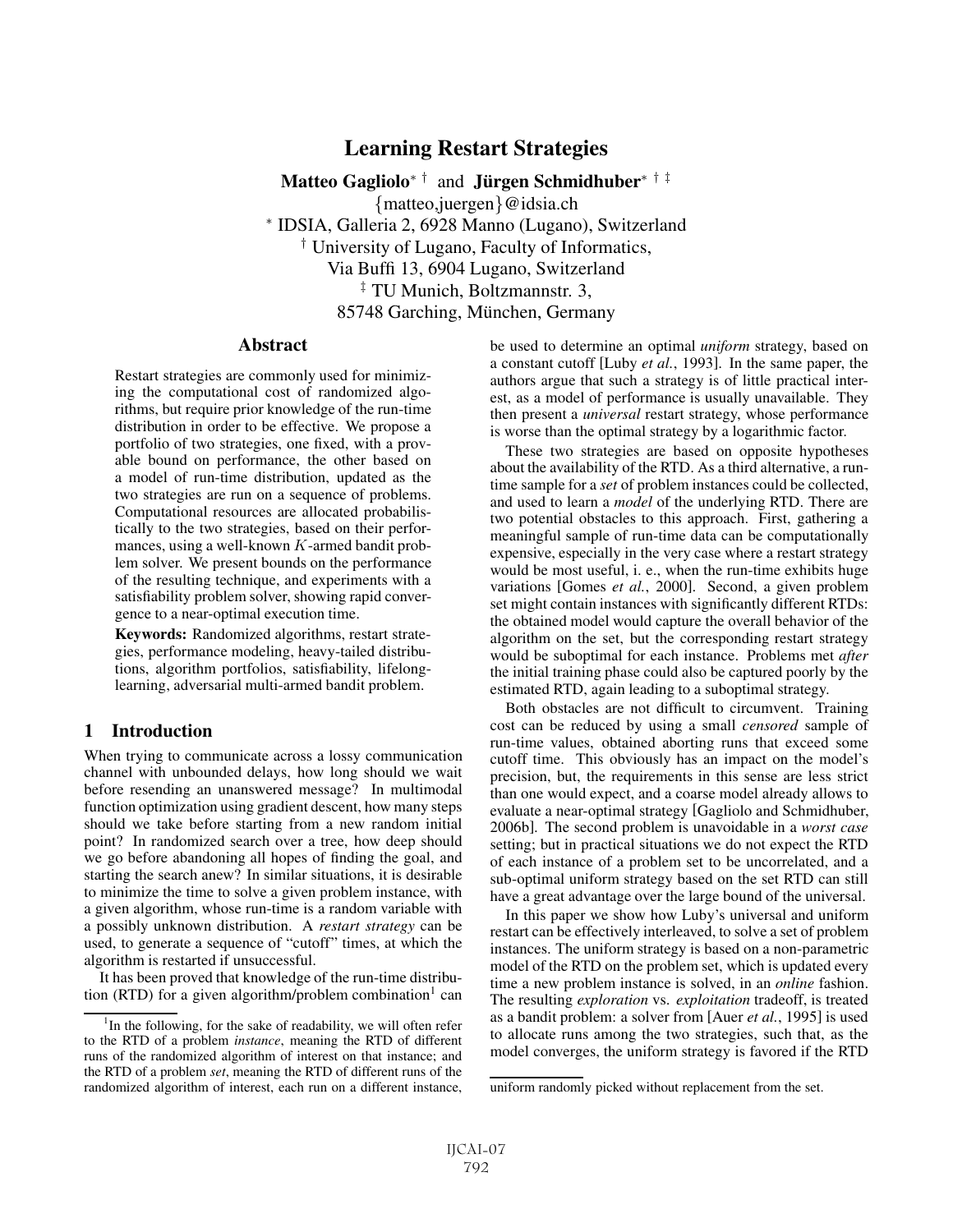of the set is close to the RTD of most instances, and worstcase bounds on performance are preserved otherwise.

In the following, restart strategies (Sect. 2) are briefly introduced, followed by a discussion of an "adversarial bandit" approach to algorithm selection (Sect. 3), which will be used in our strategy (Sect. 4). We give references to other related work in Sect. 5. Sect. 6 presents experiments with a randomized satisfiability problem solver. Sect. 7 discusses potential impact, and viable improvements, of the presented approach.

#### 2 Optimal restart strategies

A restart strategy consists in executing a sequence of runs of a randomized algorithm, in order to solve a same problem instance, stopping each run r after a time  $T(r)$  if no solution is found, and restarting the algorithm with a different random seed; it can be operationally defined by a function  $T : \mathbb{N} \to \mathbb{R}^+$  producing the sequence of thresholds  $T(r)$  employed. Luby *et al.* [1993] proved that the optimal restart strategy is *uniform*, i. e., one in which a constant  $T(r) = T$ is used to bound each run. They show that in this case the expected value of the total run-time  $t_T$  can be evaluated as

$$
E(t_T) = \frac{T - \int_0^T F(\tau) d\tau}{F(T)} \tag{1}
$$

where  $F(t)$  is the cumulative distribution function (CDF) the run-time for an unbounded run of the algorithm i.e. of the run-time for an unbounded run of the algorithm, i. e., a function quantifying the probability that the problem is solved before time t.

If such distribution is known, an optimal cutoff time  $T^*$  can be evaluated minimizing (1). Otherwise, the authors suggest a universal non-uniform restart strategy, with cutoff sequence  $\{1, 1, 2, 1, 1, 2, 4, 1, \ldots\}$ <sup>2</sup> proving that its performance  $t_U$  is bounded with high probability with respect to the *expected* bounded with high probability with respect to the *expected* run-time  $E(t_{T^*})$  of the optimal uniform strategy, as

$$
t_U \leq 192E(t_{T^*})(log E(t_{T^*}) + 5)
$$
 (2)

#### 3 Algorithm selection as a bandit problem

Consider now a sequence  $B = \{b_1, ..., b_M\}$  of problem instances, and a set of algorithms  $A = \{a_1, a_2, ..., a_K\}$ , such that each  $b_m$  is solvable by at least one  $a_k$ . Without loss of generality, we assume that the execution of each  $a_k$  can be subdivided in sequential steps, and indicate with  $t_k(r)$ ,  $r = 1, 2, \dots$ , the duration of the r-th step of the k-th algorithm on the current problem. Each  $a_k$  has its own mechanism for determining  $t_k(r)$ : e. g., for an iterative algorithm,  $t_k(r)$  can be the cost of the  $r$ -th loop. In this setting, one generally wants to solve the incoming problem instances as fast as possible. This could mean identifying the single best algorithm for the whole set, or for each instance (algorithm *selection* [Rice, 1976]); or, in the more general setting of *algorithm portfolios* [Huberman *et al.*, 1997], the optimal schedule for interleaving the execution of different algorithms, each performing well on different subsets of B.

In both cases, an obvious trade-off is faced, between *exploration* of the performance of the various  $a_k$ , and *exploitation* of the solver(s) estimated to be fastest. A well-known, and well aged, paradigm for addressing such a trade-off is the *multi-armed bandit* problem. In its most basic form [Robbins, 1952], it is faced by a greedy gambler, playing a sequence of trials against a K-armed slot machine, each trial consisting of a choice of one of K available arms, whose rewards are randomly generated from different stationary distributions. The gambler can then receive the corresponding reward, and regret what he would have gained, if only he had pulled any of the other arms. The aim of the game is to minimize this regret, defined as the difference between the expected cumulative reward of the best arm, and the one cashed in by the gambler. Generally speaking, a bandit problem solver (BPS) can be described as a mapping from the entire history of observed rewards  $x_k$  for each arm  $k$  to a probability distribution  $\mathbf{p} = (p_1, ..., p_K)$ , from which the choice for the successive trial is picked.

In recent works, the original restricting assumptions have been progressively relaxed. In the *partial information* case, only the reward of the pulled arm is revealed to the gambler. In the *non-oblivious adversarial* setting, the rewards for a given trial can be an arbitrary function of the entire history of the game, and are thus allowed to be deceptive, but have to be set before the current choice is made. Based on these pessimistic hypotheses, Auer *et al.* [1995] devised a probabilistic gambling scheme (Exp3), whose regret on a finite number of trials is bounded with high probability as  $O(M^{2/3}(K \log K)^{1/3})$ , K being the number of arms, M the number of trials (see Alg. 1). The algorithm features a fixed lower bound  $\gamma$  on the exploration probability, and a parameter  $\alpha$  controlling the amount of exploitation. Both can be set based on M to obtain the optimal regret rate above.<sup>3</sup>

| <b>Algorithm 1 Exp3</b> $(M)$ by Auer et al.                          |
|-----------------------------------------------------------------------|
| set $\alpha = ((4K \log K)/M)^{1/3}$                                  |
| set $\gamma = \min\{1, ((K \log K)/(2M))^{1/3}\}\$                    |
| initialize $s_k := 0$ for $k = 1, , K$ ;                              |
| for each trial do                                                     |
| set $p_k \propto (1+\alpha)^{s_k}$ , $\sum_{k=1}^{K} p_k = 1$         |
| pick arm k with probability $\hat{p}_k := (1 - \gamma)p_k + \gamma/K$ |
| observe reward $x_k \in [0,1]$                                        |
| update $s_k := s_k + \frac{x_k \gamma}{\hat{n}_k K}$                  |
| end for                                                               |

The *selection* of a best algorithm for a *set* of problems can be naturally described in a  $K$ -armed bandit setting,<sup>4</sup> where

<sup>&</sup>lt;sup>2</sup>The sequence is composed of powers of 2: when  $2^{j-1}$  is used twice  $2^{j}$  is the next. More precisely,  $r = 1, 2, ..., T(r) := 2^{j-1}$  if  $r = 2^{j} - 1$ ;  $T(r) := T(r - 2^{j-1} + 1)$  if  $2^{j-1} \le r < 2^{j} - 1$ 

<sup>&</sup>lt;sup>3</sup>The original formulation is based on a finite upper bound g on cumulative reward of the best arm which is at most M as each the cumulative reward of the best arm, which is at most  $M$  as each reward is in  $[0, 1]$ . A variant (Exp3.1) of the algorithm is proposed if M is unknown. The authors also present a better bound on the *expected* reward.

<sup>&</sup>lt;sup>4</sup>The cases of selection on an per-instance basis, and of algorithm portfolios, are more difficult to treat: bandit problem solvers usually provide bounds on regret with respect to a single arm, but the best algorithm might be different for each problem.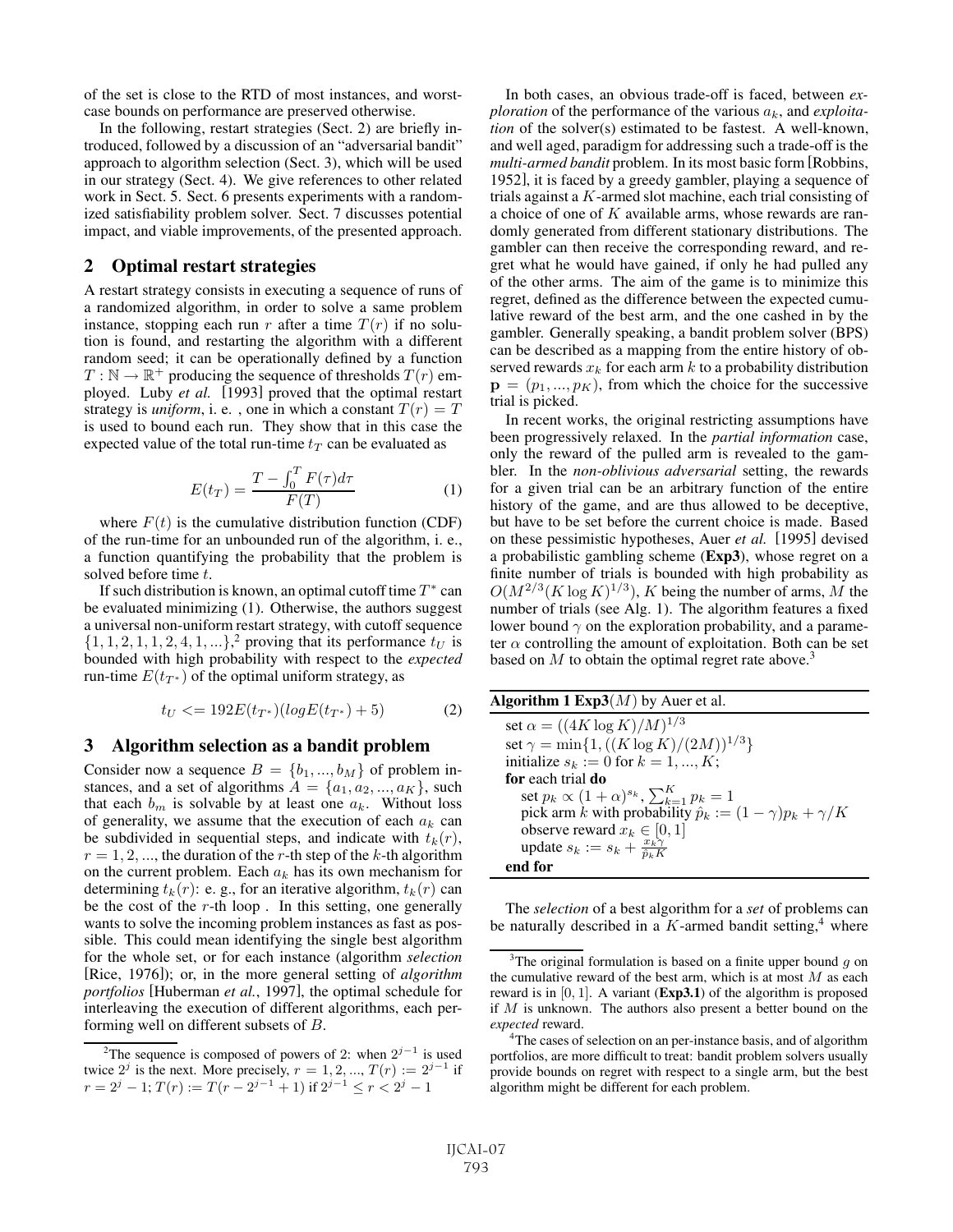"pick arm  $k$ " means "execute the next step of algorithm  $a_k$ " (Alg. 2).

| <b>Algorithm 2</b> Algorithm selection using $BPS$      |
|---------------------------------------------------------|
| initialize $BPS$ , p.                                   |
| for each problem do                                     |
| set $t_k := 0, r_k := 0, k = 1, , K$                    |
| repeat                                                  |
| pick $k \sim \mathbf{p}$                                |
| execute step $r_k + 1$ of $a_k$                         |
| update timer $r_k := r_k + 1$ , $t_k := t_k + t_k(r_k)$ |
| <b>if</b> problem solved <b>then</b>                    |
| observe reward $x_k := 1/t_k$                           |
| else                                                    |
| observe reward $x_k := 0$                               |
| end if                                                  |
| update $\mathbf{p} = BPS(k, x_k)$                       |
| until problem solved                                    |
| end for                                                 |

Note that this simple scheme falls in the partial information, non-oblivious adversarial setting, as we only observe reward for successful algorithms, and this reward depends on previous choices: for example, if  $a_k$  takes R steps to solve a problem, we will not see any reward for the first  $R - 1$  pulls. Our adversary is not malevolent, but it can be deceptive, especially if the  $t_k(r)$  vary among algorithms:<sup>5</sup> even so, any bounds on performance of BPS will hold, and given our definition of reward, the expected performance of (Alg. 2) will converge to the one of the best solver for the set of problems.

## 4 Mixing restart strategies

Traditional statistical tests assess the goodness of a model measuring the fit of the corresponding probability density function (pdf) along the whole spectrum of observed samples. In our case, the sole purpose of the model  $\ddot{F}$  of the RTD is to set up a restart strategy, in order to gain on future performance, so the only quantity of practical interest is the loss in performance induced by the mismatch of our model. In [Gagliolo and Schmidhuber, 2006b] we studied the impact of increasingly censored sampling<sup>6</sup> on the performance of an estimated uniform restart strategy. This impact is quite low, due to the fact that (1) depends only on the lower quantiles of the distribution: a rough model of  $F$ , obtained from a heavily censored sample from the lower portion of the time scale, suffices to evaluate a near-optimal strategy, allowing to reduce its training cost.

The practical implementation of such a technique requires some censoring strategy to limit the cost of solving the training instances. Assuming no a priori information about  $T^*$ , an ideal candidate is the universal strategy of Luby (Sect 2), as it invests equal portions of run-time on a set of exponentially spaced restart thresholds. Note that the restart thresholds of unsuccessful runs can be exploited in the form of censored samples. Such a simple scheme would allow to keep the performance bound of the universal strategy during training, and use the gathered data to estimate  $\ddot{F}$ , and the corresponding strategy  $T$ , to be exploited for future problem instances. To limit the cost of learning, and allow exploitation of the model to start as soon as possible, we will instead adopt an *online*, or *life-long learning* approach. We will use the "bandit" algorithm selection scheme described in Sect. 3 at an upper level, to control allocation of computational resources. In this case, the arms are the two restart strategies, each generating a sequence of restart thresholds  $T_k(r_k)$ , to bound a same algorithm s; "pull arm  $k$ " simply means "start s on the current problem, with threshold  $T_k(r_k)$ ". If the problem is not solved,  $t_k(r_k) = T_k(r_k)$ , and  $x_k := 0$ ; if it is solved in a time  $t_s \leq T_k(r_k)$ ,  $t_k(r_k) = t_s$ , and a positive reward is observed.

Our strategy GAMBLER (Alg. 3) starts by solving the first problem using the universal strategy alone. After a problem instance is solved, the solution time of the successful run, and all the collected censored samples from the unsuccessful runs, can be used to update the estimate  $\hat{F}$ , and evaluate a new  $\hat{T}$ , to be used on next problem. To model  $F$ , we will use the non-parametric product-limit estimator by Kaplan and Meier [1958]. It guarantees large sample convergence to an arbitrary distribution, and can account for censored samples as well. The non-parametric form is particularly appealing, as it does not require any a-priori assumptions about the RTD, it is fast to update, and the resulting CDF is a step-wise function, which makes the evaluation of the integral in (1) inexpensive.

To use Exp3 as the BPS we only need to normalize the rewards. We can do so by setting a lower and upper bound on  $t_s$ ,  $t_{min} \leq t_s \leq t_{max}$ . In order to limit the impact of this choice on the convergence rate of Exp3, we adopt a logarithmic reward scheme: upon solution of a problem during a restart with strategy  $k$ ,  $r_k := (\log t_{max} - \log t_k)/(\log t_{max} - \log t_k)$  $log t_{min}$ ),  $t_k$  being the total time spent by strategy k on that problem, including unsuccesful runs. In this way 1 is the maximum reward, that would be obtained by a strategy that solved a problem in a time  $t_{min}$ . Note that the use of a logarithm allows to set  $t_{min}$  and  $t_{max}$ , respectively, to a very small and a very large value, such that only the knowledge of a very loose bound on  $t_s$  is required.<sup>7</sup>

Let us now analyze how the bound (2) combines with the optimal regret of **Exp3**. In the following,  $E(y)$  is the expected value of a random variable  $y, t_k$  represents solution time of strategy  $k$  on a single problem,  $R_k$  the number of restarts performed,  $p_k \in [0, 1]$  the probability of picking a restart strategy, and indices  $T^*$ ,  $U$ ,  $\hat{T}$ , will label quantities related to

<sup>&</sup>lt;sup>5</sup>Consider a situation in which  $a_1$  solves a problem in one step of Consider a situation in which  $a_1$  solves a problem in one step of 10 and gets reward 0.1 while  $a_2$  would have solved the same time 10, and gets reward 0.1, while  $a_2$  would have solved the same<br>problem with 10 steps of duration 0.1 each, scoring reward 1 problem with 10 steps of duration 0.1 each, scoring reward 1.

*Censored sampling* is a commonly used technique in lifetime distribution estimation (see, e. g., [Nelson, 1982]), which allows to reduce the duration of a sequence of experiments, simply aborting runs exceeding a time threshold. The information carried by these runs can still be used for modeling, both in the parametric and nonparametric settings.

<sup>&</sup>lt;sup>7</sup>Also, the bound is not required to hold: if we always set  $t_s := x\{t, t_{min}\}\$  **Exp3** will not be able to discriminate among two  $\max\{t_s, t_{min}\}\$ , Exp3 will not be able to discriminate among two algorithms that always have  $t_s \leq t_{min}$  but will otherwise work; if we always restart algorithms exceeding  $t_{max}$ , Exp3 will still work if  $F^*(t_{max}) > 0$ ). In both cases we can keep  $x_k \in [0, 1]$ .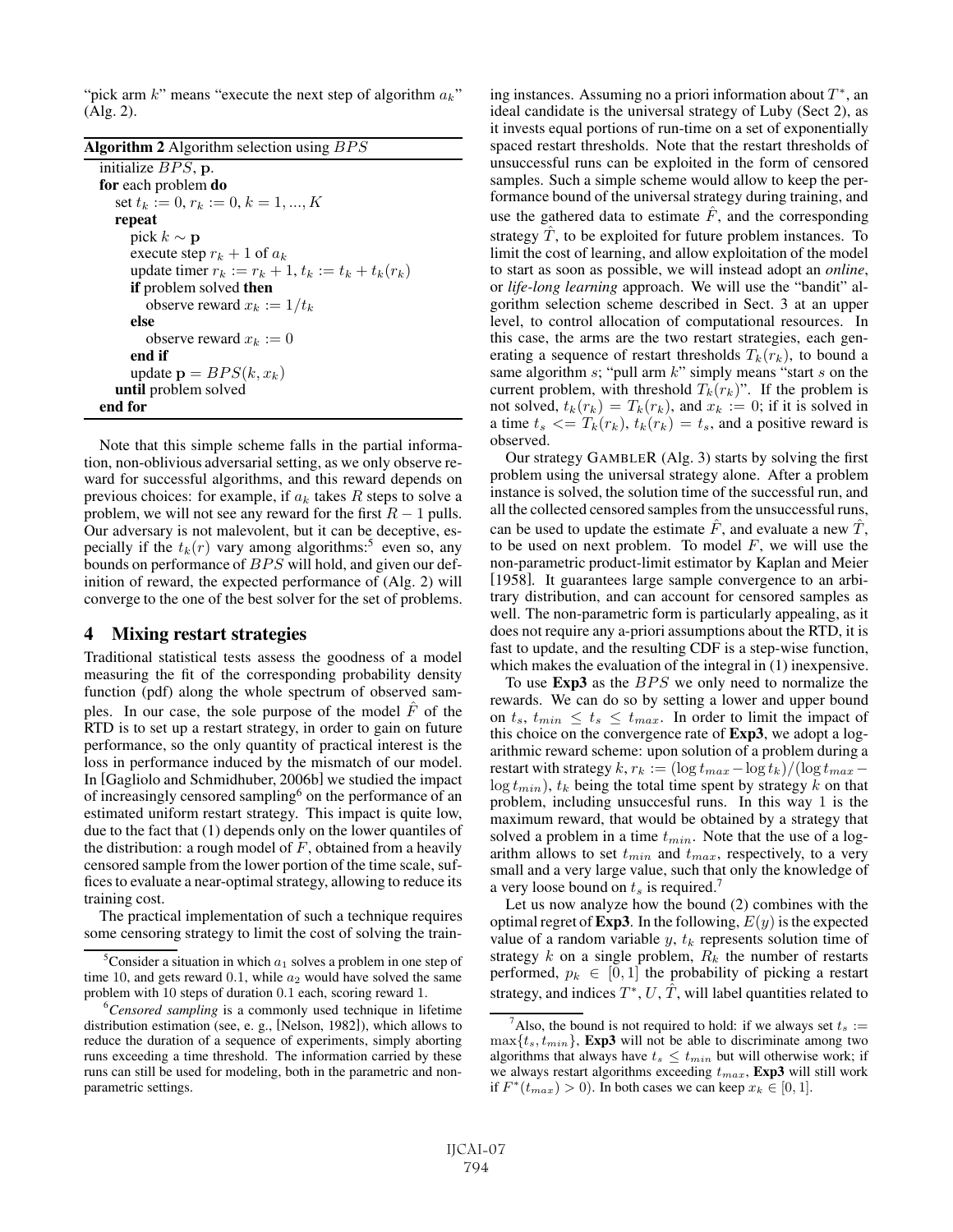### Algorithm 3 GAMBLER $(M)$  restart strategy for algorithm s set  $t_{min}$ ,  $t_{max}$ initialize  $\text{Exp3}(M)$ ,  $p_U = 1$ . for each problem  $1, ..., M$  do set  $t_k := 0, r_k := 0, k = 1, 2$ repeat pick  $k$  ∼ **p** run s with cutoff  $T_k(r_k + 1)$ update timer  $r_k := r_k + 1$ ,  $t_k := t_k + \min\{t_s, T_k(r_k)\}$ if problem solved then observe reward  $x_k := \frac{\log t_{max} - \log t_k}{\log t_{max} - \log t_{min}}$ else observe reward  $x_k := 0$ end if update  $\mathbf{p} = \mathbf{Exp3}(k, x_k)$ until problem solved end for

the unknown optimal uniform, universal, and estimated optimal uniform strategies, respectively, while  $G$  will identify our novel strategy GAMBLER, interleaving the execution of the latter two. On a given problem, for which the RTD of our algorithm s is  $F(t)$ , a restart strategy with thresholds  $T(r)$  can be viewed as sequence of independent Bernoulli processes, with success probabilities  $F(T(r))$ . The number of restarts R required to solve the problem is then distributed with pdf  $p(R) = \prod_{r=1}^{R-1} (1 - F(T(r))) F(T(R))$ : for a uniform strat-<br>eav  $T(r) = T_p(R_T)$  is geometric with  $F(R_T) = 1/F(T)$ egy  $T(r) = T$ ,  $p(R_T)$  is geometric, with  $E(R_T) = 1/F(T)$ .<br>For any deterministic strategy the expected time to solve a For any deterministic strategy, the expected time to solve a problem is  $E_{T(r)}(t) = \sum_{r=1}^{E(R)} T(r)$ , a monotonic function<br>of  $E(R)$ . For *II* this implies that the bound (2) can be transof  $E(R)$ . For U this implies that the bound (2) can be translated into a bound on  $R_U$ , with the same high probability. Given our simple reward scheme Exp3 will keep a constant  $\mathbf{p} = (p_U, p_{\hat{T}})$  during solution of a single problem. Consider now the worst-case setting in which  $\hat{T}$  is such that  $F(\hat{T})=0$ , i. e., the uniform restart  $\hat{T}$  will *never* solve the problem. If U spends  $R_U$  restarts, in the meantime another  $R_{\hat{T}}$  restarts will have been wasted on  $\hat{T}$ , with  $E(R_{\hat{T}}) = E(R_U)(1-p_U)/pv$ . As Exp3 always keeps  $p_U \ge \gamma/2$ , the expected performance of GAMBLER on this problem will then be bounded by  $E(t_U + R_U T(2 - \gamma)/\gamma)$  with high probability, and upper bounds on  $t_U$  and  $R_U$  will also guarantee an upper bound on  $t_G$ .

## 5 Originality and related work

Restart strategies are particularly effective if the RTD of the controlled algorithm exhibits "heavy" tails, , i. e., is Pareto for both very large and very small values of time. Such behavior is observed for backtracking search on structured underconstrained problems in [Hogg and Williams, 1994; Gomes *et al.*, 2000], but also in other problem domains, such as computer networks, as in [van Moorsel and Wolter, 2004]. An alternative solution is to run multiple copies of the same algorithm in parallel (algorithm *portfolios* [Huberman *et al.*, 1997; Gomes and Selman, 2001]). In [Luby *et al.*, 1993], Luby presents *parallel* restart strategies, which represent the natural combination with the portfolio approach: its solution is not adaptive, as it simply consists in restarting each algorithm with the universal strategy  $U$ . The literature on metalearning and algorithm selection [Giraud-Carrier *et al.*, 2004; Rice, 1976], algorithm portfolios [Huberman *et al.*, 1997; Gomes and Selman, 2001], *anytime* algorithms [Boddy and Dean, 1994], provides many examples of the application of performance modeling to resource allocation. Most works in these field adopt a more traditional *offline* approach, in which run-time samples are collected during an often impractically long initial training phase, and the obtained model is used without further tuning on subsequently met problems. As discussed in the introduction, this also implies stronger assumptions about the representativeness of the training set, and does not guarantee upper bounds on execution time.

The Max K-armed bandit problem is a variation on the original formulation, in which the estimated reward is only updated for the arm obtaining the maximum reward value, on a set of plays. Solvers for this game are used in [Cicirello and Smith, 2005; Streeter and Smith, 2006] to maximize performance quality, on a single problem instance.

Allocation of resources is usually set before each problem instance solution, and possibly updated afterward. *Dynamic* approaches, in which feedback information from the algorithms is exploited to adapt resource allocation *during* problem solution, represent a notable recent trend. In [Lagoudakis and Littman, 2000; Petrik, 2005], algorithm selection is modeled as a reinforcement learning problem, a more general setting than the bandit problem proposed in (Sect. 3). Models of performance conditional on the dynamic state after a fixed execution time are used in [Kautz *et al.*, 2002; Wu, 2006] to implement dynamic context-sensitive restart policies for SAT solvers: also in this case the main difference of our approach is the online learning setting. [Gagliolo and Schmidhuber, 2006a] present a heuristic dynamic online learning approach to resource allocation, in which a conditional model of performance is trained and progressively exploited during training.

# 6 Experiments

The experiments were conducted using Satz-Rand [Gomes *et al.*, 2000], a version of Satz [Li and Anbulagan, 1997] in which random noise influences the choice of the branching variable. Satz is a modified version of the complete DPLL procedure, in which the choice of the variable on which to branch next follows an heuristic ordering based on first and second level unit propagation. Satz-rand differs in that, after the list is formed, the next variable to branch on is randomly picked among the top  $h$  fraction of the list. We present results with the heuristic starting from the most constrained variables, as suggested in [Li and Anbulagan, 1997], and noise parameter set to 0.4.

A benchmark from SATLIB was used, consisting of different sets of "morphed" graph-coloring problems [Gent *et al.*, 1999]: each graph is composed of the set of common edges among two random graphs, plus fractions  $p$  and  $1-p$  of the remaining edges for each graph, chosen as to form regular ring lattices. Each of the 9 problem sets contains 100 instances,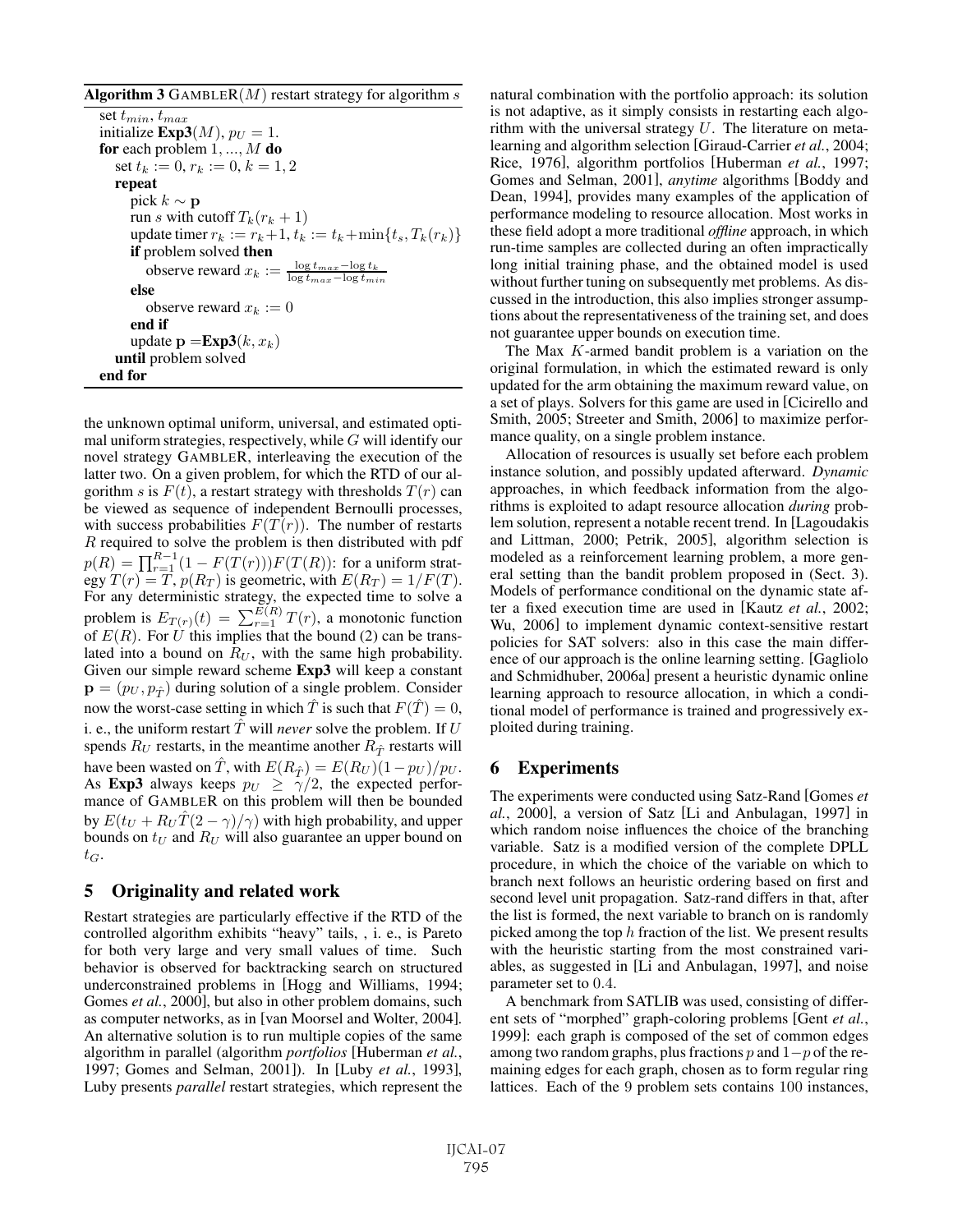generated with a logarithmic grid of 9 different values for the parameter p, from  $2^{0}$  to  $2^{-8}$ , to which we henceforth refer with labels 0, ..., 8. Satz-Rand has an initialization cost which depends only on the size of the problem, which in this case is the same for all sets. This cost was found to be always bigger than  $10^5$ . We then set  $t_{min} = 10^5$ ,  $t_{max} = 10^{12}$ (about 100 minutes on our machine), and, to be fair with the universal strategy, we multiplied and shifted its  $T_U(r)$  as  $t_{min}(1 + T_U(r))$ . With  $M = 100$ , parameters of **Exp3** are determined as  $\alpha = 0.38, \gamma = 0.19$ .

Each experiment was repeated 20 times with different random seeds, and a different random order of the instances. For comparison purposes, we repeated the experiments running the original algorithm, without restarts (labeled  $S$ ) and the universal strategy alone  $(U)$ . To compare with the ideal performance of  $T^*$ , we evaluated, *a posteriori* for each run, the T that minimized the cost of the problem set  $(T_L(set))$ , and the cost of each instance  $(T_L(nst))$ , based on the *actual* runtime outcomes. Note that these can be different for each run, and their performances are *lower bounds* on the performances of the optimal  $T^*$ , evaluated from the unknown actual RTD of, respectively, the problem set, and each problem instance.<sup>8</sup> The difference of these two bounds is particularly interesting, as it is an indirect measure of the heterogeneity of the RTD of the instances in each set. To show the effect of a more heterogeneous problem set, we also run experiments with all the 900 instances grouped as a single set (labeled <sup>A</sup> in the graph;  $M = 900$ ,  $\alpha = 0.18$ ,  $\gamma = 0.09$ ), again randomly mixed. In figure 6 we present, for each set, the total computation time<sup>9</sup> for our mixture  $(G)$ , and the comparison terms. Upper 95% confidence bounds are given, estimated on the 20 runs. Plots of the RTD and restart cost for each set can be found in [Gagliolo and Schmidhuber, 2006b].

The results are quite impressive, and further confirm that the estimated restart strategy  $\hat{T}$  is not very sensitive to the fit of the model  $\ddot{F}$ . In a typical run, between 40% and 80% of the sample is censored, as there is only one uncensored runtime for each task; the fit of the model is visibly bad, and it is limited to the lower portion of the time scale, near or below  $\hat{T}$ , but  $\hat{T}$  itself quickly converges close enough to  $T^*$ , giving a near-optimal strategy.

Problems in 0 are easy. Satz-rand solves all instances in a similar time, any larger  $T$  is an optimal restart value, i.e., restarts are never executed, and the performance of a single copy  $S$  is the same as the ones of the optimal restarts. Also our GAMBLER quickly learns that, while  $U$  has to reach this value for every problem, resulting in a five times worst performance. In problems 1 to 5 we see the effect of a heavy-tailed RTD. S solves each set with times between  $1.6 \times 10^{10}$  (1)



Figure 1: Experiments with Satz-Rand. Time to solve each set of problems ( $10^9 \approx 1$  min.). G is our mixed strategy GAMBLER, whose performance is initially as  $U$ , the universal restart strategy, and quickly converges near  $L^*(set)$ , a lower bound on the performance of the unknown optimal restart strategy for the whole set.  $L^*(inst)$  is instead a lower bound on the performance of a distinct optimal restart strategy for each instance. A is the heterogeneous set obtained mixing all sets <sup>0</sup>, ..., <sup>8</sup>. Upper <sup>95</sup>% confidence bounds estimated on 20 runs.

and  $4.6 \times 10^{12}$  (3). In practice, only a few "unlucky" runs have very long completion times, but this is enough to penalize its performance dramatically. GAMBLER scores fairly against the lower bounds, and  $U$  is between 3 and 5 times worst. From problem 6 on, we see that the heavy tail effect is less marked, but the two lower bounds diverge noticeably: instances in these sets present more heterogeneous RTDs, and the instance-optimal  $T^*(inst)$  may vary of more than one order of magnitude. Here  $U$  is only 2.5-3 times worse than GAMBLER. The worst performance of GAMBLER compared to  $L^*(set)$  can be seen on problem 8, where  $t_G$  is about 1.5 times  $t_{L^*(set)}$ . Here most problems require a small threshold  $T$ , and a few require one about ten times larger: in this situation also threshold  $T^*(set)$  varies visibly among different runs, and  $T$  sometimes overestimates the optimal threshold. Results on the whole set of problems A are better than expected:  $t_G/t_{L^*(set)}$  is about 1.12, but the performance compared to  $t_{L^*(inst)}$  is obviously worst (1.65). This is natural, as both GAMBLER and  $T^*(set)$  cannot discriminate different restarts for each problem. U completes the set at  $1.17 \times 10^9$ , about 3.4 times worse than GAMBLER.

#### 7 Conclusions and future work

We presented a novel restart strategy (GAMBLER), combining the universal and optimal strategies by [Luby *et al.*, 1993], based on a bandit approach to algorithm selection. GAM-BLER takes the best of two worlds: it preserves the upper bounds of the universal strategy in a worst-case setting, and it proved to be effective in a realistic application, with only a small overhead over an ideal lower bound. It can save a few orders of magnitude in computation time for algorithms with a heavy-tailed RTD, and, unlike the universal strategy, it does not worsen the performance otherwise. It has a negligible overhead compared to the controlled algorithm, and

<sup>&</sup>lt;sup>8</sup>As  $E(t_T^*) = \min_T \{E(t_T)\} \ge E(\min_T \{t_T\}) = E(t_L)$  in both cases.

<sup>&</sup>lt;sup>9</sup>As we are also conducting experiments with parallel portfolios of heterogeneous algorithms, and thus we need a common measure of time, we modified the original code of Satz-rand adding a counter, that is incremented at every loop in the code. The resulting time measure was consistent with the number of backtracks. All results reported are in these loop cycles: on a  $2.4$  GHz machine,  $10<sup>9</sup>$  cycles take about one minute.